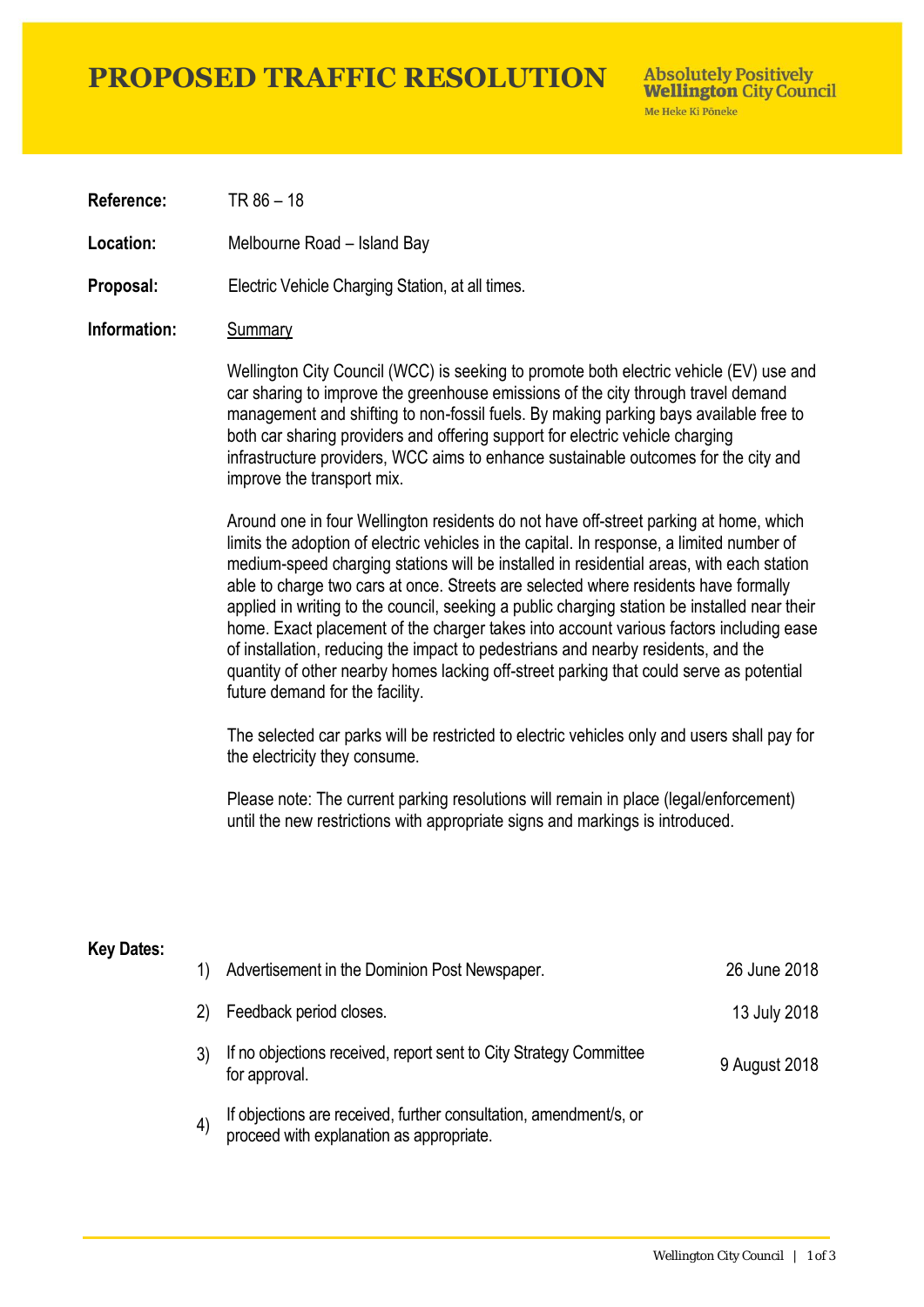# **PROPOSED TRAFFIC RESOLUTION**

### **Legal Description:**

*Add to Schedule B (Class Restricted) of the Traffic Restrictions Schedule* 

| <b>Column One</b>     | <b>Column Two</b>                                                                | <b>Column Three</b>                                                                                                                                                                                                                                                |
|-----------------------|----------------------------------------------------------------------------------|--------------------------------------------------------------------------------------------------------------------------------------------------------------------------------------------------------------------------------------------------------------------|
| <b>Melbourne Road</b> | Parking place in the form<br>of electric vehicles only<br>parking, at all times. | East side, commencing 34.2 metres<br>south of its intersection with Dee<br><b>Street (Grid coordinates)</b><br>$X = 1,748,653.390 m$<br>$Y = 5,423,157.080 \text{ m}$ and extending<br>in a southerly direction following the<br>eastern kerbline for 12.0 metres. |

**Date:** 20/06/18

**Prepared By:** Charles Kingsford **(Principal Traffic Engineer, T/L) Approved By:** Steve Spence **(Chief Advisor, Transport & Infrastructure)**

### **WCC Contact:**

Sigurd Magnusson **Sustainability Advisor**

Wellington City Council 101 Wakefield Street / PO Box 2199, Wellington Phone: +64 4 803 8697 Email: electricvehicles@wcc.govt.nz